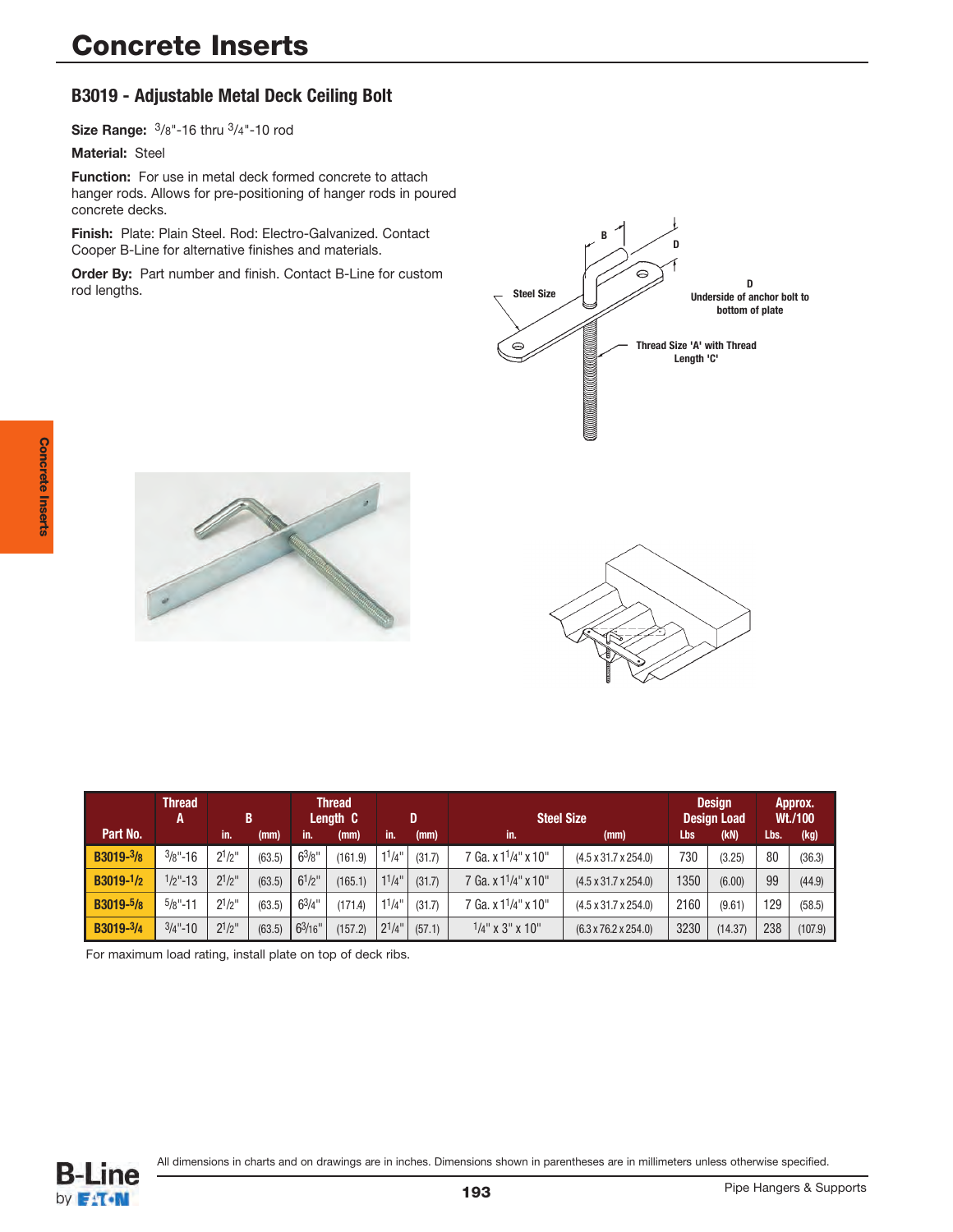# **Concrete Inserts**

## **Fig. 109AF - Concrete Insert - Hanger Application (Cooper B-Line B2501)**

**Size Range:** 3/8"-16 thru 7/8"-9 rod

### **®TOLCO**

Component of State of California OSHPD Approved Seismic Restraints System

**Function:** Designed to be embedded in concrete to provide a point of support.

**Approvals:** Underwriters Laboratories listed in the USA **(UL)** and Canada **(cUL)** for 3/8" and 1/2". Included in our Seismic Restraints Catalog approved by the State of California Office of Statewide Health Planning and Development **(OSHPD)**. For additional load, spacing and placement information relating to OSHPD projects, please refer to the TOLCO Seismic Restraint Systems Guidelines.

**Finish:** Plain anchor bolt with Electro-Galvanized hardware and plate.

**Order By:** Part number, rod size and finish.

**Note:** The hex or jam nut has NO value in determining the loads. Their function is to assist in locking the coupling snug to the bottom of the deck form preventing the concrete from leaking into the coupling threads. Any other suitable locking device may be substituted if desired.





| Part No.    | Approx.<br>Wt./100<br>lbs.<br>(kg) |        |  |  |  |
|-------------|------------------------------------|--------|--|--|--|
| 109AF-3/8   | 38.1                               | (17.3) |  |  |  |
| $109AF-1/2$ | 54.7                               | (24.8) |  |  |  |
| 109AF-5/8   | 82.2                               | (37.3) |  |  |  |
| 109AF-3/4   | 113.8                              | (51.6) |  |  |  |
| 109AF-7/8   | 130.6                              | (59.2) |  |  |  |

|             | <b>Rod</b><br><b>Size</b> |      | <b>Design Load Vertical</b><br><b>Hard Rock</b> |      | Light Wt. |      | Design Load Shear<br><b>Hard Rock</b> |      | Light Wt. | <b>Hard Rock</b> | Design Load 45° | Light Wt. |                             | <b>Embedment</b><br>Depth E |                     | DE<br>Min. |         |
|-------------|---------------------------|------|-------------------------------------------------|------|-----------|------|---------------------------------------|------|-----------|------------------|-----------------|-----------|-----------------------------|-----------------------------|---------------------|------------|---------|
| Part No.    |                           | lbs. | (kN)                                            | lbs. | (KN)      | lbs. | (KN)                                  | lbs. | (KN)      | lbs.             | (KN)            | lbs.      | (KN)                        | in.                         | (mm)                | lin.       | (mm)    |
| 109AF-3/8   | $\frac{3}{8}$ "-16        | 1255 | (55.82)                                         | 735  | (3.28)    | 978  | (4.35)                                | 733  | (3.26)    | 777              | (3.45)          | 525       | (2.33)                      | $3^{1}/2"$                  | (88.9)              | 2"         | (50.8)  |
| $109AF-1/2$ | $1/2$ "-13                | 2321 | (10.32)                                         | 1392 | (6.19)    | 978  | (4.35)                                | 733  | (3.26)    | 980              | (4.36)          | 679       | $(3.02)$ 3 <sup>1</sup> /2" |                             | (88.9)              | 2"         | (50.8)  |
| $109AF-5/8$ | $5/8" - 11$               | 780  | (3.47)                                          | 468  | (2.08)    | 1278 | (5.68)                                | 958  | (4.26)    | 688              | (3.06)          | 445       | (1,98)                      | 4"                          | (101.6)             | 2"         | (50.8)  |
| $109AF-3/4$ | $3/4$ "-10                | 1346 | (5.99)                                          | 806  | (3.58)    | 1278 | (5.68)                                | 958  | (4.26)    | 927              | (4.12)          | 619       | (2,75)                      | 4"                          | $(101.6)$ $2^{1/2"$ |            | (63.6)  |
| 109AF-7/8   | $7/8" - 9$                | 2321 | (10.32)                                         | 1391 | (6.19)    | 1278 | (5.68)                                | 958  | (4.26)    | 1166             | (5.18)          | 803       | (3,57)                      | 4"                          | (101.6)             | 6"         | (152.4) |

Max. Recommended Loads shown include safety factor of 5.

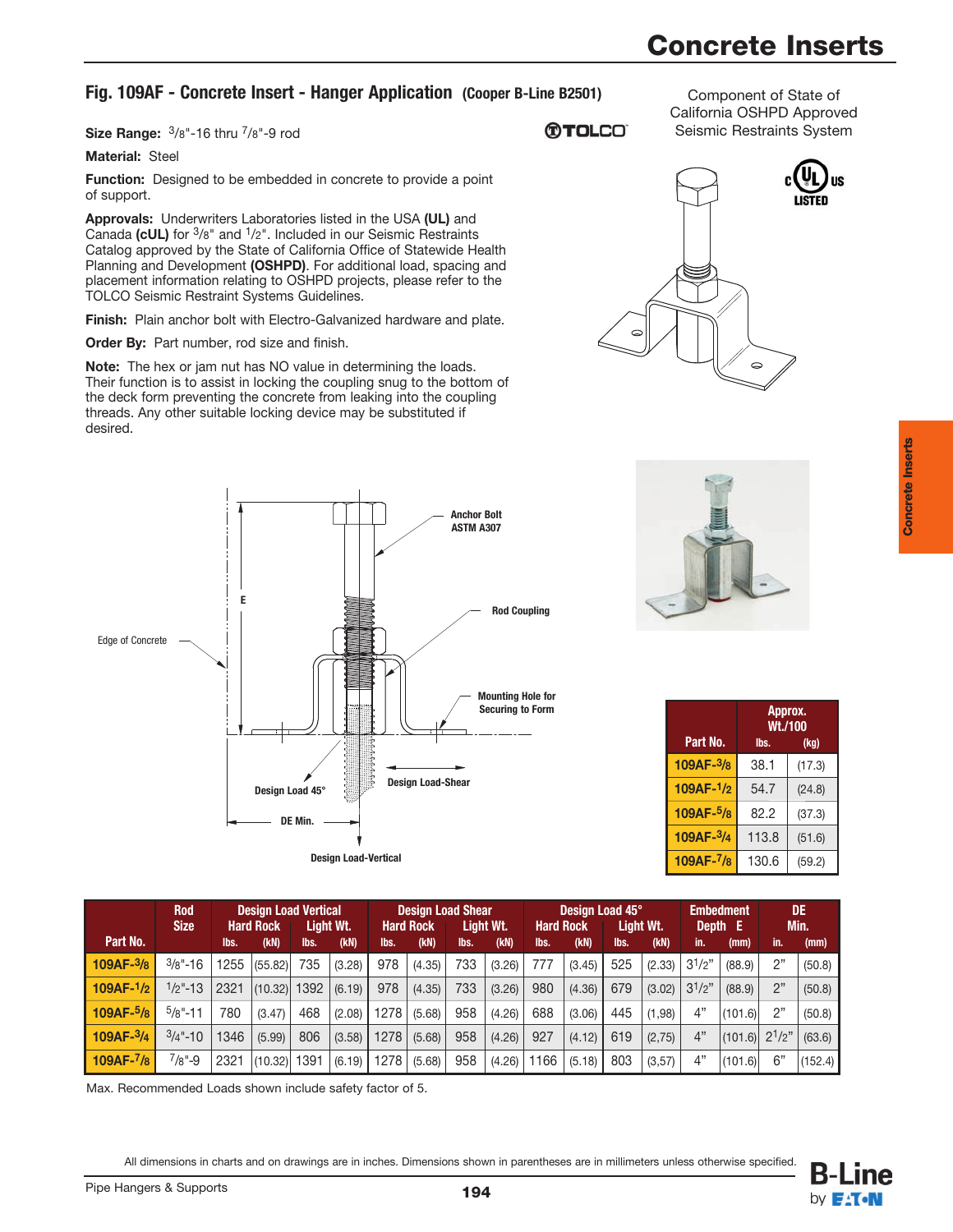# **Concrete Inserts**

## **Fig. 109AF - Concrete Insert - Brace Application (B-Line B2501)**

**Size Range:**  $\frac{3}{8}$ "-16 thru  $\frac{7}{8}$ "-9 rod

#### **Material:** Steel

**Function:** Designed to be embedded in concrete to provide a point of support.

**Approvals:** Included in our Seismic Restraints Catalog approved by the State of California Office of Statewide Health Planning and Development **(OSHPD)**. For additional load, spacing and placement information relating to OSHPD projects, please refer to the TOLCO Seismic Restraint Systems Guidelines.

**Finish:** Electro-Galvanized anchor bolt with Electro-Galvanized hardware and plate.

**Order By:** Figure number, rod size and finish.

**Note:** The hex or jam nut has NO value in determining the loads. Their function is to assist in locking the coupling snug to the bottom of the deck form preventing the concrete from leaking into the coupling threads. Any other suitable locking device may be substituted if desired.

Qualifies as an acceptable alternate seismic brace fastener per Section 9.3.5.9.6 Certification calculations for this application are available upon request. See dimensions and installation Detail below.

|                        | <b>Rod</b><br><b>Size</b> |      | <b>Max. Horizontal Seismic</b><br>Load With Brace At 45° |           | <b>Embedment</b><br>Depth E |     | DE.<br>Min. | Approx.<br>Wt./100 |        |
|------------------------|---------------------------|------|----------------------------------------------------------|-----------|-----------------------------|-----|-------------|--------------------|--------|
| Part No.               |                           | in.  | (mm)                                                     | in.       | (mm)                        | in. | (mm)        | Lbs.               | (kg)   |
| $109AF-3/8$            | $3/8" - 16$               | 925  | (4.11)                                                   | $3^{1/2"$ | (88.9)                      | 2"  | (50.8)      | 38.1               | (17.3) |
| 109AF- <sup>1</sup> /2 | $1/2$ "-13                | 925  | (4.11)                                                   | $3^{1/2"$ | (88.9)                      | 2"  | (50.8)      | 54.7               | (24.8) |
| 109AF- <sup>1</sup> /2 | $1/2$ "-13                | 950  | (4.22)                                                   | 4"        | (101.6)                     | 2"  | (50.8)      | 54.7               | (24.8) |
| $109AF-5/8$            | $5/8" - 11$               | 1250 | (5.56)                                                   | 4"        | (101.6)                     | 2"  | (50.8)      | 82.2               | (37.3) |
| $109AF-5/8$            | $5/8" - 11$               | 1424 | (6.33)                                                   | 5"        | (127.0)                     | 2"  | (50.8)      | 82.2               | (37.3) |
| 109AF- <sup>3</sup> /4 | $3/4$ "-10                | 1275 | (5.67)                                                   | 4"        | (101.6)                     | 2"  | (50.8)      | 113.8              | (51.6) |
| 109AF- <sup>3</sup> /4 | $3/4$ "-10                | 1424 | (6.33)                                                   | 6"        | (152.4)                     | 2"  | (50.8)      | 113.8              | (51.6) |
| $109AF-7/8$            | $7/8" - 9$                | 1330 | (5.91)                                                   | 4"        | (101.6)                     | 2"  | (50.8)      | 130.6              | (59.2) |
| 109AF- <sup>7</sup> /8 | $7/8" - 9$                | 1424 | (6.33)                                                   | 7"        | (177.8)                     | 2"  | (50.8)      | 130.6              | (59.2) |

Seismic bracing design load calculated in compliance with the requirements of IBC 2009 / CBC 2010.

|             | <b>Rod</b><br><b>Size</b> | <b>Max. Horizontal Seismic</b><br>Load With Brace At 45° |        |            | <b>Embedment</b><br>Depth E |     | <b>DE</b><br>Min. |       | Approx.<br>Wt./100 |  |
|-------------|---------------------------|----------------------------------------------------------|--------|------------|-----------------------------|-----|-------------------|-------|--------------------|--|
| Part No.    |                           | in.                                                      | (mm)   | in.        | (mm)                        | in. | (mm)              | Lbs.  | (kg)               |  |
| $109AF-3/8$ | $3/8" - 16$               | 781                                                      | (3.47) | $3^{1/2"}$ | (88.9)                      | 2"  | (50.8)            | 38.1  | (17.3)             |  |
| $109AF-1/2$ | $1/2$ "-13                | 781                                                      | (3.47) | $3^{1/2"$  | (88.9)                      | 2"  | (50.8)            | 54.7  | (24.8)             |  |
| $109AF-1/2$ | $1/2$ "-13                | 807                                                      | (3.59) | 4"         | (101.6)                     | 2"  | (50.8)            | 54.7  | (24.8)             |  |
| $109AF-5/8$ | $5/8" - 11$               | 999                                                      | (4.44) | 4"         | (101.6)                     | 2"  | (50.8)            | 82.2  | (37.3)             |  |
| $109AF-5/8$ | $5/8" - 11$               | 1275                                                     | (5.67) | 5"         | (127.0)                     | 2"  | (50.8)            | 82.2  | (37.3)             |  |
| $109AF-3/4$ | $3/4$ "-10                | 1029                                                     | (4.57) | 4"         | (101.6)                     | 2"  | (50.8)            | 113.8 | (51.6)             |  |
| $109AF-3/4$ | $3/4$ "-10                | 1424                                                     | (6.33) | 6"         | (152.4)                     | 2"  | (50.8)            | 113.8 | (51.6)             |  |
| $109AF-7/8$ | $7/8" - 9$                | 1074                                                     | (4.78) | 4"         | (101.6)                     | 2"  | (50.8)            | 130.6 | (59.2)             |  |
| $109AF-7/8$ | $7/8" - 9$                | 1424                                                     | (6.33) | 7"         | (177.8)                     | 2"  | (50.8)            | 130.6 | (59.2)             |  |

Seismic bracing design load calculated in compliance with the requirements of IBC 2012 / CBC 2013.

All dimensions in charts and on drawings are in inches. Dimensions shown in parentheses are in millimeters unless otherwise specified.



Component of State of California OSHPD Approved Seismic Restraints System

**OTOLCO** 

**Concrete Inserts**

**Concrete Inserts** 

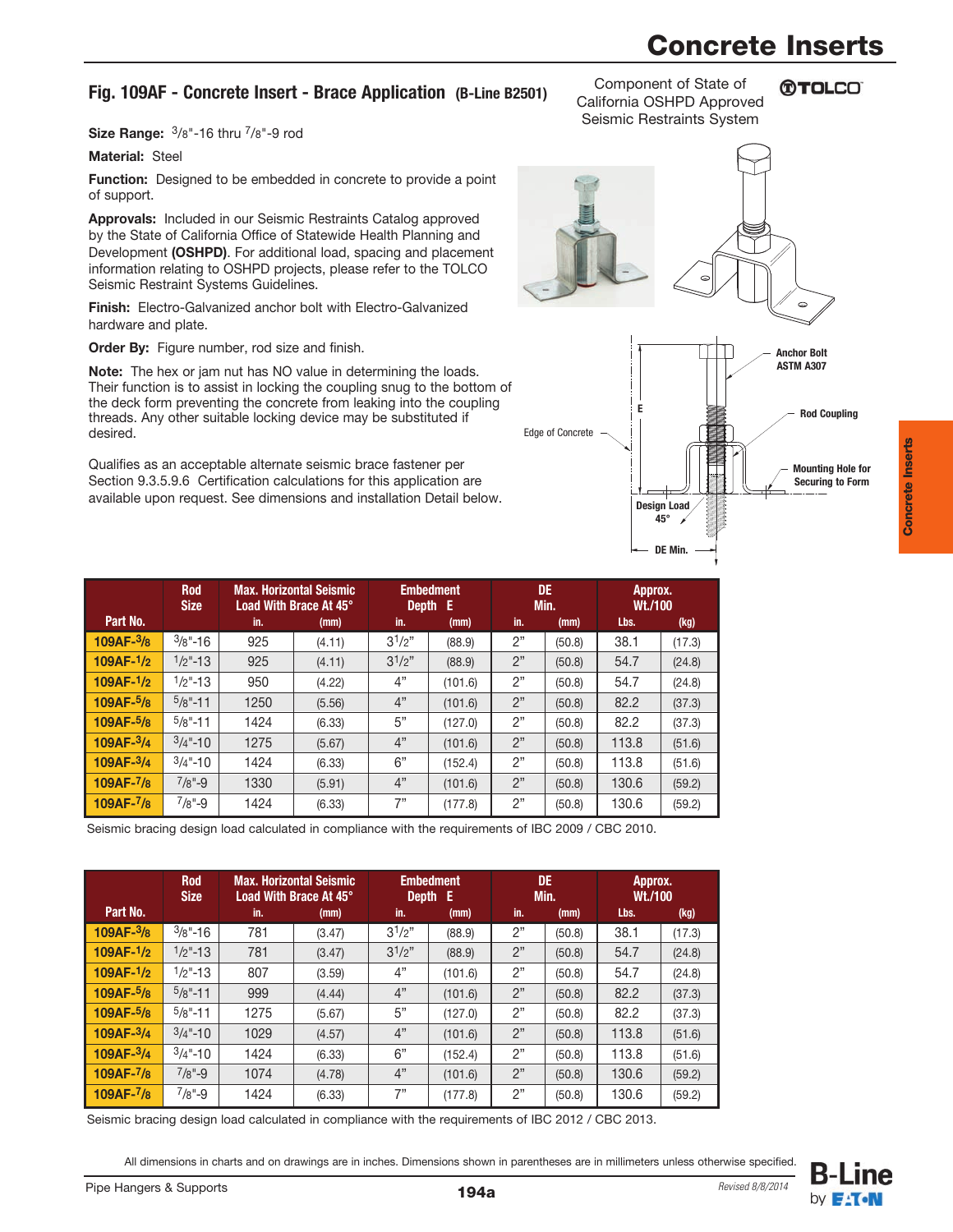# **B2499 - Concrete Insert (TOLCO Fig. 107F)**

**Size Range:** 5/8"-11 thru 11/2"-6 rod

**Material:** Steel

**Function:** Designed to be embedded in concrete to provide a point of support for 5/8"-11 thru 11/2"-6 rod or bolt sizes .

**Finish:** Plain anchor bolt with Electro-Galvanized coupling. Contact B-Line for alternative finishes and materials.

**Note:** For rod sizes 3/8"-16 and 1/2"-13, refer to Fig. 109AF.

**Order By:** Part number and rod size. For 11/8"-7, 11/4"-6, and 11/2"-6 consult factory.







|           | <b>Rod</b><br><b>Size</b> |     | Α      | <b>Min. Embedment</b><br>в |         | <b>Max. Recommended Loads</b><br>(In 3000 lb. (13.34kN)<br><b>Hard Rock Concrete)</b> | Approx. Wt./100 |       |         |
|-----------|---------------------------|-----|--------|----------------------------|---------|---------------------------------------------------------------------------------------|-----------------|-------|---------|
| Part No.  |                           | in. | (mm)   | in.                        | (m)     | lbs.                                                                                  | (kN)            | lbs.  | (kg)    |
| B2499-5/8 | $5/8" - 11$               | 3"  | (76.2) | $3^{1}/2$ "                | (88.9)  | 1810                                                                                  | (8.05)          | 118.0 | (53.5)  |
| B2499-3/4 | $3/4$ "-10                | 3"  | (76.2) | $3^{1}/2$ "                | (88.9)  | 2710                                                                                  | (12.05)         | 154.0 | (69.8)  |
| B2499-7/8 | $7/8" - 9$                | 3"  | (76.2) | 4"                         | (101.6) | 3770                                                                                  | (16.77)         | 210.0 | (95.3)  |
| B2499-1   | $1 - 8$                   | 3"  | (76.2) | 4"                         | (101.6) | 4960                                                                                  | (22.06)         | 276.0 | (125.2) |

Consult factory for specifications on rod sizes 11/8"-7, 11/4"-6, and 11/2"-6

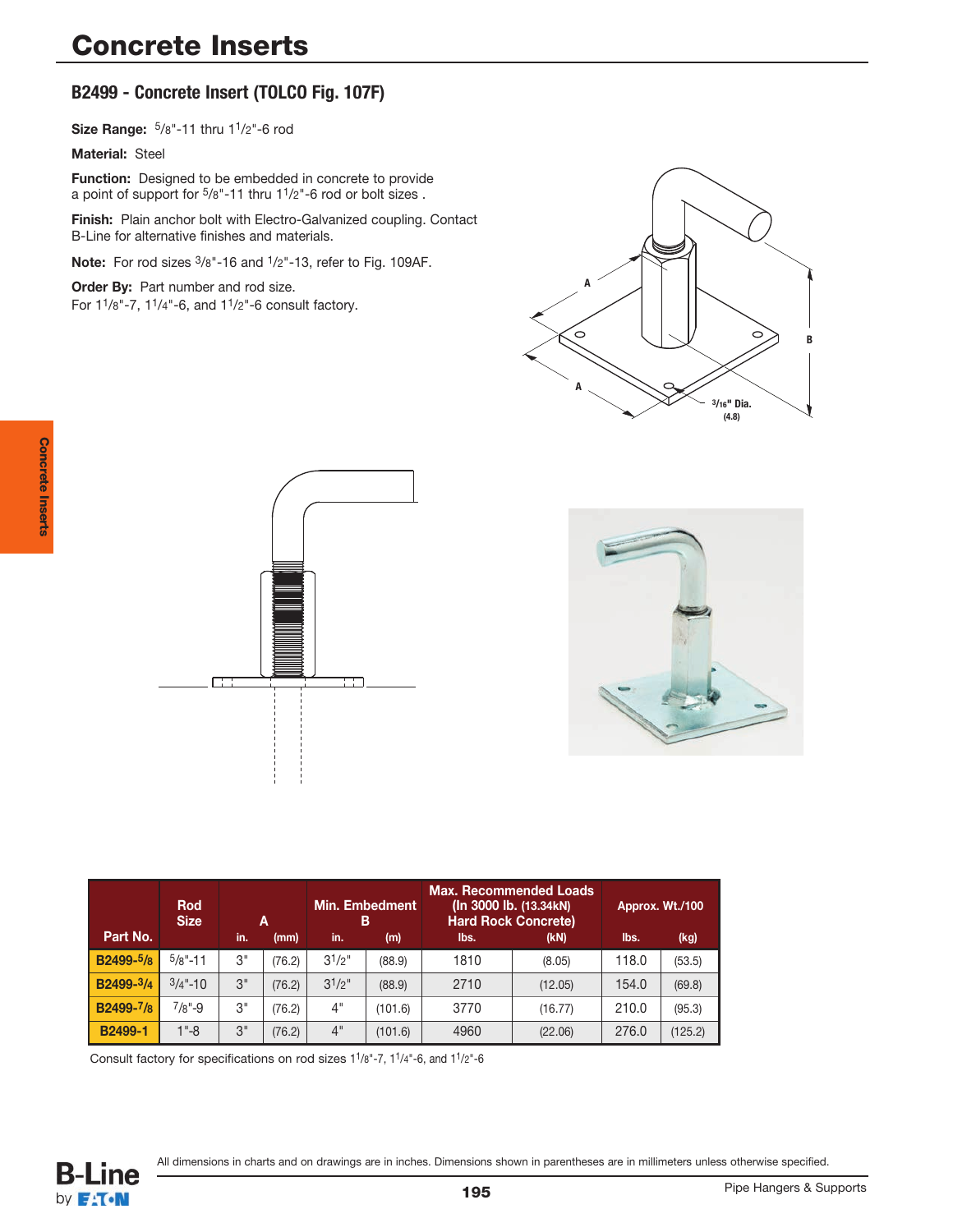## **B2500 - Light Duty Spot Insert (TOLCO Fig. 310)**

#### **Material:** Steel

**Function:** Designed to be embedded in concrete to attach 1/4"-20 to 7/8"-9 hanger rods**.**

**How to Install:** Attach concrete insert to forms and install reinforcing rods as required. After forms are dismantled, the knockout can be removed from the insert. The N2500 insert nut can be installed and the rod fastened to the nut. The rod should touch the inside top of the insert but should not be forced further to avoid damaging the insert.

**Approvals:** Underwriters Laboratories Listed for maximum pipe size 6" (150). Conforms to Federal Specification WW-H-171E & A-A-1192A, Type 19 and Manufacturers Standardization Society ANSI/MSS SP-69 & SP-58, Type 18.

**Weight:** Approx. Wt./100 - 46 Lbs. (20.8kg)

**Finish:** Electro-Galvanized.

**Order By: Part number and finish.** (Order N2500 nuts separately).

**Design Load:** Loading based on a straight pull of 600 Lbs. (2.67kN).

**Note:** Before installation ensure that concrete is sufficient to carry the load.





## **N2500 - Steel Insert Nut (TOLCO Fig. 310N)**

**Size Range:** 1/4"-20 through 7/8"-9.

**Material:** Steel

**Function:** Designed for use with B2500 spot insert.

**Finish:** Plain or Electro-Galvanized.

**Order By:** Part number and size.





|                       | <b>Tap Size</b> | Approx. Wt./100 |       |
|-----------------------|-----------------|-----------------|-------|
| Part No.              | A               | Lbs.            | (kg)  |
| N2500-1/4             | $1/4" - 20$     | 14              | (6.3) |
| $N2500 - \frac{3}{8}$ | $3/8" - 16$     | 13              | (5.9) |
| $N2500 - 1/2$         | $1/2$ "-13      | 12              | (5.4) |
| N2500-5/8             | $5/8" - 11$     | 11              | (5.0) |
| N2500-3/4             | $3/4$ "-10      | 11              | (5.0) |
| N2500-7/8             | $7/8" - 9$      | 10              | (4.5) |

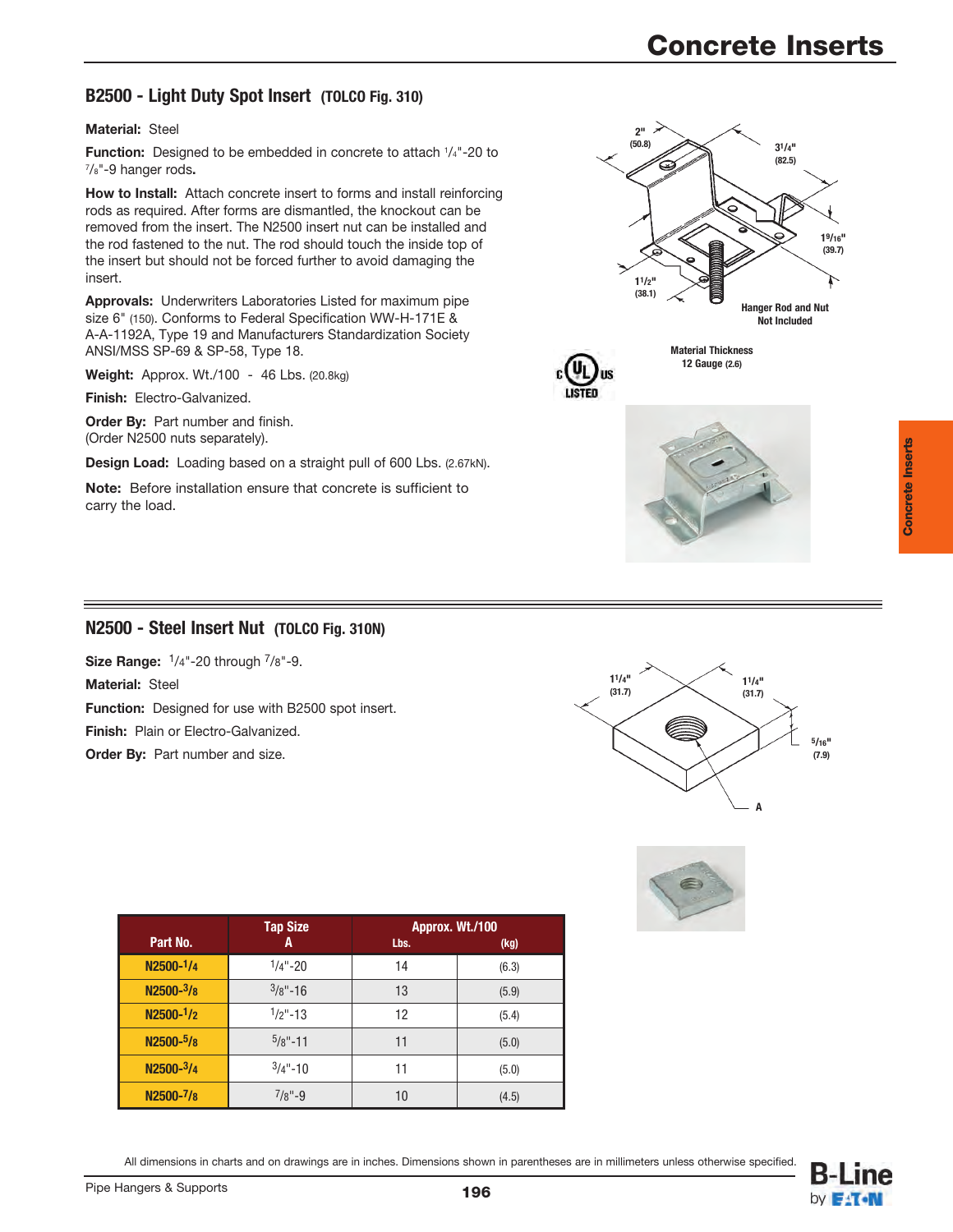## **B3014 - Malleable Iron Insert (TOLCO Fig. 309)**

**Material:** Malleable Iron

**Function:** Designed to be embedded in concrete to attach  $\frac{3}{8}$ "-16 to 7/8"-9 hanger rods**.**

**How to Install:** Attach concrete insert to forms and install reinforcing rods as required. After forms are dismantled, the B3014N nut can be installed and the rod fastened to the nut. The rod should touch the inside top of the insert.

**Approvals:** Underwriters Laboratories Listed when used with B3014N Insert Nut. Conforms to Federal Specification WW-H-171E & A-A-1192A, Type 18 and Manufacturers Standardization Society ANSI/MSS SP-69 & SP-58, Type 18.

**Weight:** Approx. Wt./100 - 166 Lbs. (75.3kg)

**Finish:** Plain or Electro-Galvanized.

**Order By:** Part number and finish. (Order B3014N nuts separately).

**Design Load:** Design Loads based on B3014N malleable iron insert nut below.

**Note:** Before installation ensure that concrete is sufficient to carry the load.



**Horizontal Adjustment: For 3/8"-16, 1/2"-13, 5/8"-11 rods - Adjustment is 13/4" (44.4) For 3/4"-10, 7/8"-9 rods - Adjustment is 13/16" (30.2)**



### **B3014N - Malleable Iron Insert Nut (TOLCO Fig. 309N)**

**Size Range:** 3/8"-20 through 7/8"-9.

**Material:** Malleable Iron

**Standard Finish:** Plain or Electro-Galvanized

**Service:** Designed for use with the B3014 malleable iron insert shown above.

**Ordering:** Part number and finish.





| Part No.          | <b>Tap Size</b><br>'А' | UL Max.<br><b>Pipe Size</b> | Lbs. | Design Load*<br>(kN) | Lbs. | Approx. Wt./100<br>(kg) |
|-------------------|------------------------|-----------------------------|------|----------------------|------|-------------------------|
| <b>B3014N-3/8</b> | $3/8" - 16$            | 4"                          | 730  | (3.25)               | 22   | (10.0)                  |
| $B3014N-1/2$      | $1/2$ "-13             | 8"                          | 1350 | (6.00)               | 22   | (10.0)                  |
| <b>B3014N-5/8</b> | $5/8" - 11$            | 10"                         | 1400 | (6.23)               | 20   | (9.1)                   |
| B3014N-3/4        | $3/4" - 10$            | 10"                         | 1400 | (6.23)               | 29   | (13.1)                  |
| <b>B3014N-7/8</b> | $7/8" - 9$             | 10"                         | 1400 | (6.23)               | 29   | (13.1)                  |

\* When used with B3014 Malleable Iron Insert.

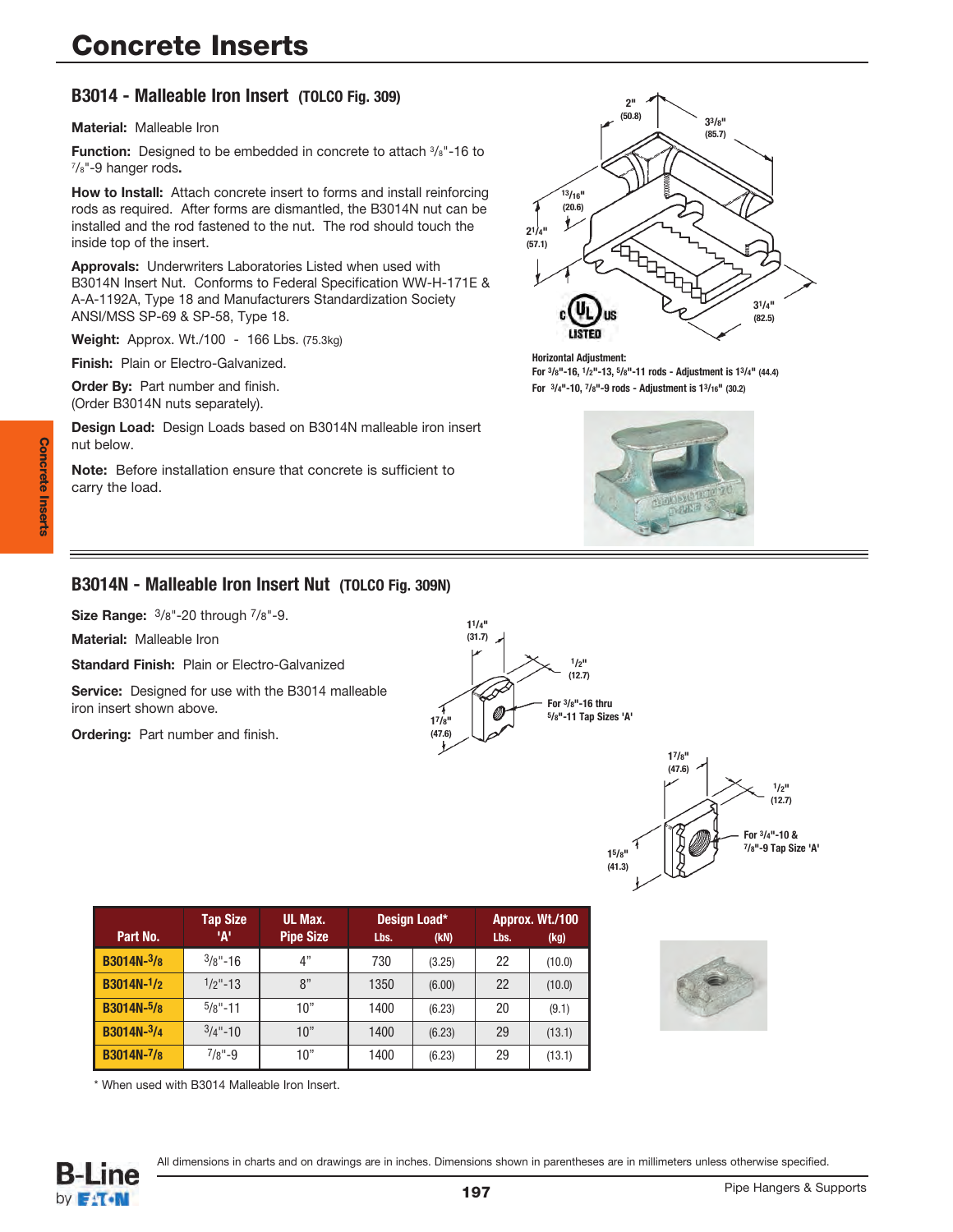## **B2505 thru B2508 - Spot Insert**

**Material:** Steel (Stainless steel available on B2505 only)

**Standard Finish:** Plain or Pre-Galvanized

Function: Designed to be embedded in concrete to attach 1/4"-20 to 7/8"-9 hanger rods**.**

**How to Install:** Attach concrete insert to forms and install reinforcing rods as required. After forms are dismantled, the channel nut can be installed and the rod fastened to the nut. The rod should touch the inside top of the insert.

**Approvals:** Underwriters Laboratories Listed. Conforms to Manufacturers Standardization Society ANSI/MSS SP-69 & SP-58, Type 18.

**Order By:** Part number and finish. When supporting 10" (254mm) pipe, order B2505 Insert with 5/8"-11 channel nuts.

**Note:** For appropriate channel nut selection, see page 16. Before installation ensure that concrete is sufficient to carry the load.



**Styrofoam Filled**

**Concrete Inserts**

**Concrete Inserts** 



| <b>Channel</b> |             | <b>End Cap</b> |      | <b>Design Load</b> |     | <b>Max. Pipe Size</b> | Approx. Wt./100 |        |  |
|----------------|-------------|----------------|------|--------------------|-----|-----------------------|-----------------|--------|--|
| Part No.       | <b>Size</b> | Part No.       | Lbs. | (KN)               | in. | (mm)                  | Lbs.            | (kg)   |  |
| <b>B2505</b>   | <b>B22</b>  | B3322          | 1200 | (5.34)             | 10" | (250)                 | 96              | (43.5) |  |
| <b>B2506</b>   | <b>B32</b>  | B3332          | 1000 | (4.45)             | 8"  | (200)                 | 88              | (39.9) |  |
| <b>B2507</b>   | <b>B42</b>  | B3342          | 1000 | (4.45)             | 8"  | (200)                 | 77              | (34.9) |  |
| <b>B2508</b>   | <b>B52</b>  | B3352          | 1000 | (4.45)             | 8"  | (200)                 | 69              | (31.3) |  |